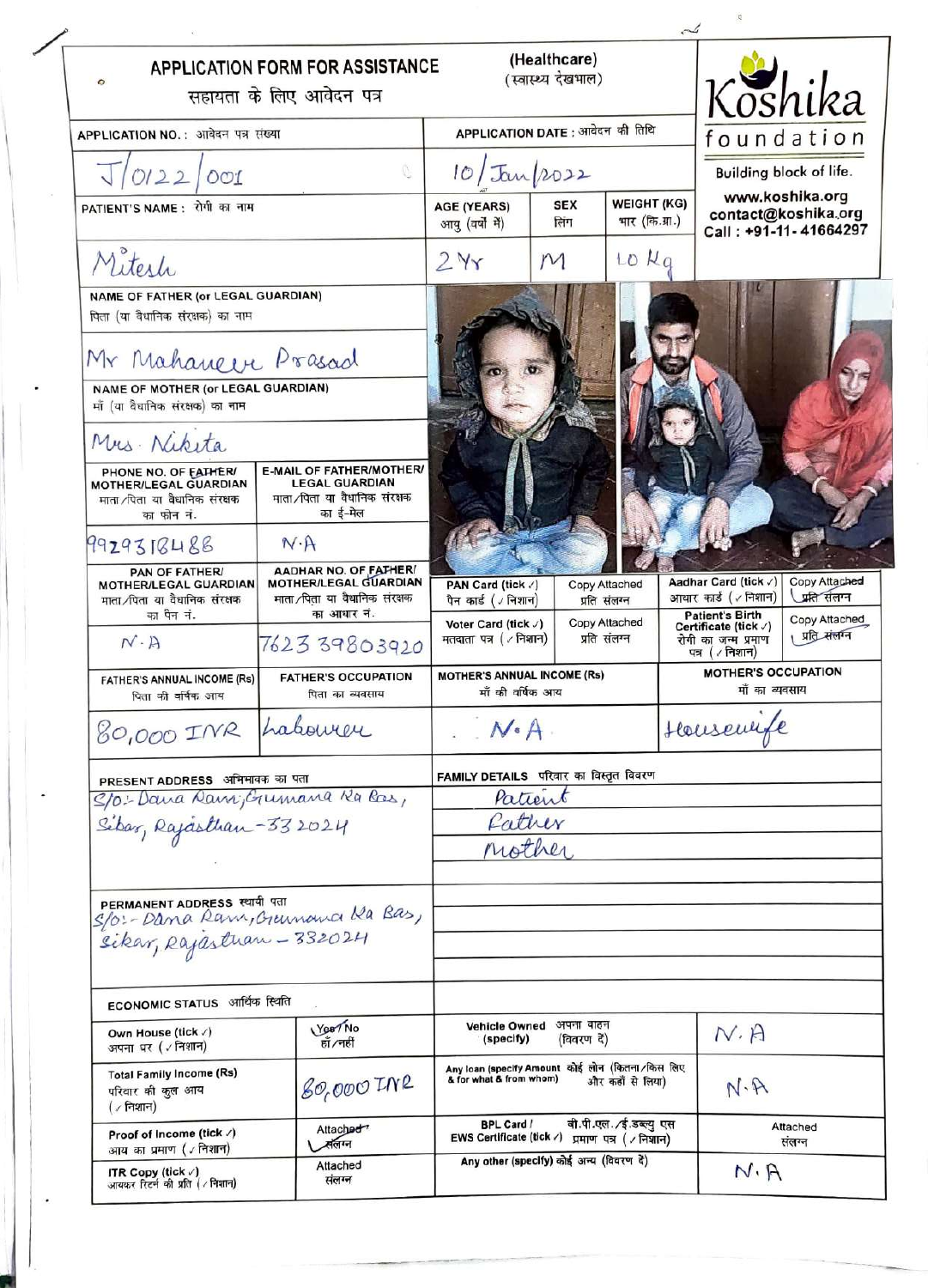BRIEF MEDICAL HISTORY & INVESTIGATIONS DONE RECOMMENDED SURGERY/TREATMENT **DIAGNOSIS** (Attach copies of Investigations reports like<br>X-Ray, Echo, TMT etc) निदान अनुमोदित सर्जरी ⁄इलाज Fallot's Tetralogy रोगी और उसकी जाँच का संक्षिप्त विवरण TOP ऐक्स-रे, ईको तथा टी.एम.टी. आदि Tetralogy of Fallot. Large  $(ICR)$ (Tetralogy of non restrictive perimembranas USD with outlet extension shunting biolisectional. **INVESTIGATION REPORTS ATTACHED ESTIMATED COST OF** (Tick attached) **SURGERY / TREATMENT** (Max PGI = 81 mmHg). जाँच रिपोर्ट संलग्न है सर्जरी/इलाज का अनुमानित व्यय  $($  / निशान लगाएं)  $1.50,000$   $TNR$ confluent and adequate ·ECHO SURGERY / TREATMENT TO BE **CONDUCTED AT (HOSPITAL)** सर्जरी/इलाज जिस हस्पताल में किया जाएगा · Eca Nauayana No coronary crossing RVOT. PFOLEft toright. Helt arch No LSVC. Oilated RA/RV with RVH. SURGERY /TREATMENT TO BE **CONDUCTED BY (DOCTOR)** सर्जरी/इलाज करने वाले डॉक्टर का नाम Normal ventucular Dr. Semil Sharma function. FINANCIAL ASSISTANCE FOR SURGERY / TREATMENT from OTHER SOURCES सर्जरी/इलाज के लिए अन्य स्रोतों से सहायता Own funds Employer अपना पैसा 10,000 INR Insurance नियोक्ता  $N.A$ बीमा  $M, M$ FRI **ECHS** ई.एस.आई Govt. (specify ई.सी.एच.एस  $N \cdot A$ agency & amount)  $N \cdot A$ सरकार  $N \cdot A$ (विभाग और राशि बताएँ) **ASSISTANCE SANCTIONED / AVAILED FROM KOSHIKA** कोशिका फाउंडेशन से स्वीकृत / प्राप्त सहायता राशि **TOTAL AMOUNT OF ASSISTANCE**<br>SANCTIONED BY KOSHIKA (RS) 1,40,000 INR कोशिका द्वारा स्वीकृत कुल सहायता राशि (स०) AMOUNT PAYABLE BY KOSHIKA TO (WHICH AGENCY) Nanayana Hrudayala Limited कोशिका द्वारा राशि किस एजेन्सी को देय है Please see overleaf for terms & conditions of Koshika's assistance कोशिका द्वारा दी जाने वाली सहायता के नियम और शर्तें कृपया दूसरे पन्ने पर देखें

DECT

7.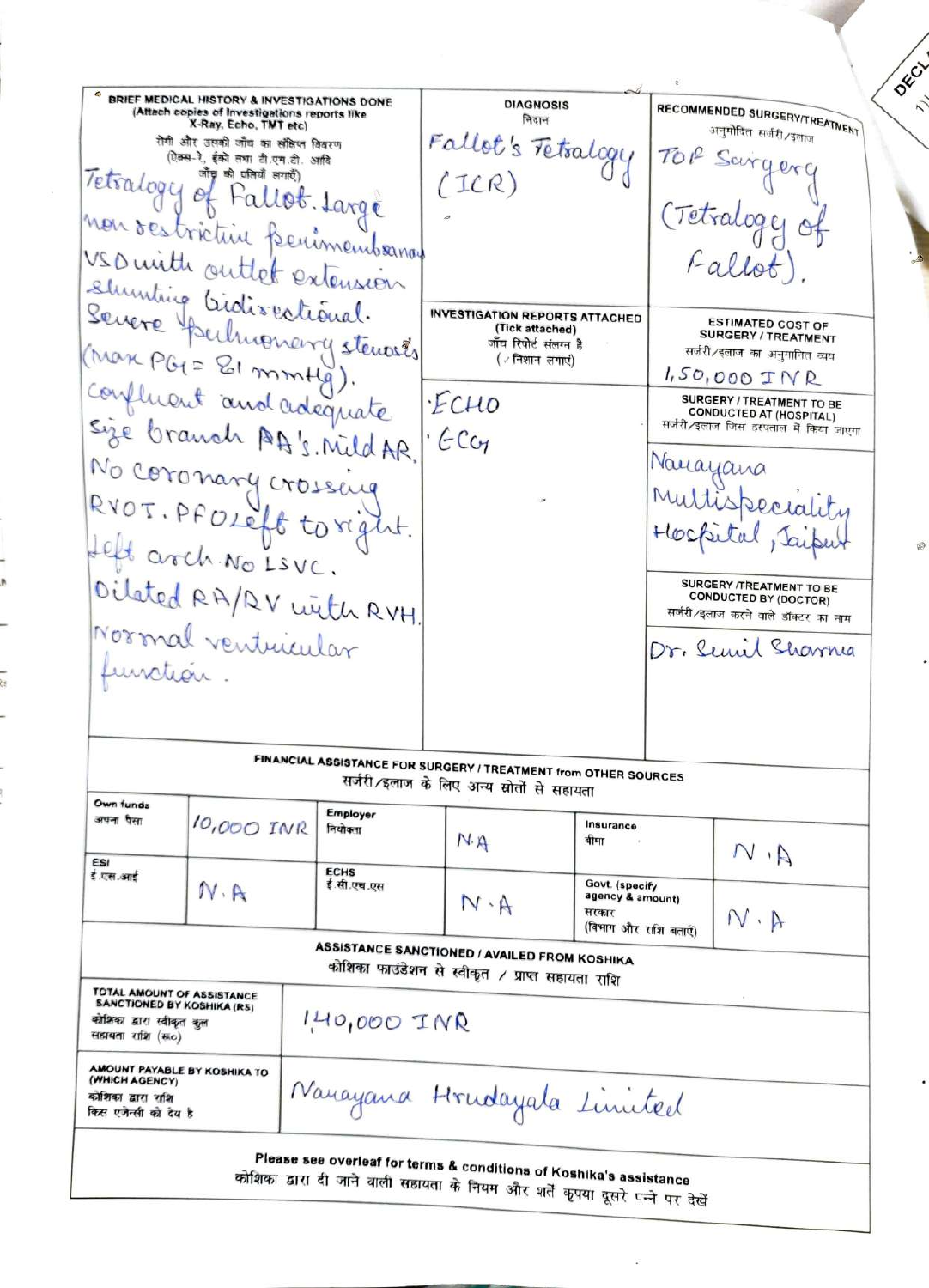## DECLARATION by APPLICANT or PARENT or LEGAL GUARDIAN (on behalf of PATIENT)

- behalf of the patient (beneficiary of financial assistance by Koshika Foundation)
- 2) I hereby confirm that all details in this Form are True to the best of my knowledge. Any false statement will render my Application & ongoing assistance, if any, liable for rejection/cancellation.
- 3) I solemnly confirm that assistance, if received from Koshika Foundation, will be used only for the "purpose", as stated in this Form, for which such assistance was requested by me.
- 4) I hereby confirm that I have not & will not in future, avail of reimbursement, in part or in full, from any other source/ employer/insurance company, of the amount for which this assistance is granted by Koshika.

## आवेदक द्वारा या उसकी तरफ से माता-पिता सा वैधानिक संरक्षक द्वारा फैसलाः

- सहायता के लिए प्रार्थना की है, मैं इस बात की भी पूरी पुष्टि करता ⁄ करती हूं कि मैं रोगी की तरफ से यह घोषणा और नीचे लिखा अनुबंध करने के लिए वैधानिक रूप से प्राधिकृत हूँ।
- २. मैं इसके द्वारा यह पुष्टि करता ∕करती हूँ कि इस फार्म का सारा विवरण मेरी पूरी जानकारी के अनुसार सत्य है। कोई भी असत्य कथन मेरे आवेदन पत्र और दी जा रही सहायता (यदि कोई है) को अस्वीकृत ∕रदूद करा सकती है।
- मैं सत्यता पूर्वक पुष्टि करता हूँ कि, यदि कोशिका फाउंडेशन से कोई सहायता मिलती है तो उसका उपयोग केवल उसी प्रयोजन के लिए किया जाएगा जिसका इस फार्म में उल्लेख है, और जिसके लिए मैने सहायता की प्रार्थना की थी।
- ४. मैं इसके द्वारा पुष्टि करता ∕करती हूँ कि को कोशिका फाउंडेशन द्वारा दी गई सहायता राशि के लिए मैने किसी अन्य स्रोत ∕नियोक्ता ∕बीमा कम्पनी से, आंशिक या पूर्ण रूप में, न तो कोई अदायगी या भुगतान प्राप्त किया है और न ही भविष्य में करूंगा ∕करूंगी।

## AGREEMENT by APPLICANT or PARENT or LEGAL GUARDIAN (on behalf of PATIENT)

- 1) I agree to arrange my own funds for any follow-up treatment, if so required
- 2) By affixing my signature or thumb impression on this Form, I on behalf of the patient (beneficiary of grant by Koshika Foundation), hereby agree and authorise Koshika Foundation and it's Trustees to use/publish/put-up/reproduce the patient's name, address, photo & details of the "purpose", for which such assistance is requested/granted, through any medium, including but not limited to verbal, print, electronic, for soliciting donations for Koshika Foundation and/or disseminating information about it's activities/achievements. Such use of the patient's photo & details can be made by Koshika Foundation before or after the patient's treatment or fulfilment of the "purpose" for which assistance is requested/granted
- 3) I (Applicant) further agree that any such use of my name, address, photo & details of the "purpose", for which such assistance is requested/granted, will not automatically entitle me for receiving or continuing the said assistance. The decision for granting and/or continuing the assistance will rest solely with the Trustees of Koshika Foundation, and their decision in this regard will be final and acceptable to me.
- 4) I agree not to hold Koshika Foundation & it's trustees responsible, in case of failure of treatment/death of patient, during or after the surgery/medical intervention
- 5) The amount of financial assistance granted by Koshika Foundation, will be payable by Koshika, after completion of the treatment/surgery/medical intervention, directly to the Hospital where the treatment/procedure is carried out, against bills raised by the Hospital.
- 9. यदि आवश्यकता पडती है तो अनवर्ती इलाज के लिए मैं अपनी निधि की व्यवस्था करने को सहमत हैं।
- २.इस कार्य पर अपने हस्ताक्षर/अंगूठे के निशान द्वारा मैं रोगी (कोशका फाउंडेशन के अनुदान का लाभार्थी) की ओर से कोशिका फाउंडेशन तथा उसके न्ययसियों को सहमति देता हूँ तथा प्राधिकृत करता हूँ कि वे रोगी के नाम, पते, फोटो तथा दी गई या प्रार्थित सहायता के प्रयोजन का, कोशिका फाउंडेशन के लिए दान मांगने तथा ⁄या इसकी उपलब्धियों और गतिविधियों की सूचनाओं का प्रचार करने के लिए. मौखिक, मद्रण तथा इलैक्टॉनिक आदि किसी भी माध्यम के द्वारा उपयोग, प्रकाशन या प्रस्तुतिकरण कर सकते हैं।
- ३. मैं (आवेदक) इस बात से भी सहमत हूँ कि मेरे नाम, पते, फोटो तथा उस प्रयोजन के विवरण का उस सहायता को प्राप्त करने या जारी रखने का हकदार नहीं बन जाउंगा। सहायता को स्वीकृत करने तथा ∕या जारी रखने का अधिकार सिर्फ कोशिका फाउंडेशन के न्यासियों का होगा, और इस विषय में उनका निर्णय अंतिम और मेरे लिए मान्य होगा
- ४. मैं इस बात के लिए सहमत हूँ कि इलाज∕सर्जरी∕चिकित्सीय हस्तक्षेप या बाद में इलाज की विफलता या चूक∕रोगी की मृत्यू के लिए कोशिका फाउंडेशन तथा उसके न्यासीयों को जिम्मेदार नहीं ठहराउंगा।
- ५. कोशिका फाउंडेशन द्वारा स्वीकृत आर्थिक सहायता, इलाज ∕सर्जरी ∕चिकित्सीय हस्तक्षेप के पूरा होने पर, हस्पताल द्वारा बनाए गए बिलों के विरूद्ध सीधे उस हस्पताल को दी जाएगी, जहाँ इलाज कराया गया है।

APPLICANT'S SIGNATURE OR LEFT THUMB IMPRESSION : SEPPRETTRE (Pather) आवेदक के हस्ताक्षर या बाएँ अंगुठे का निशान